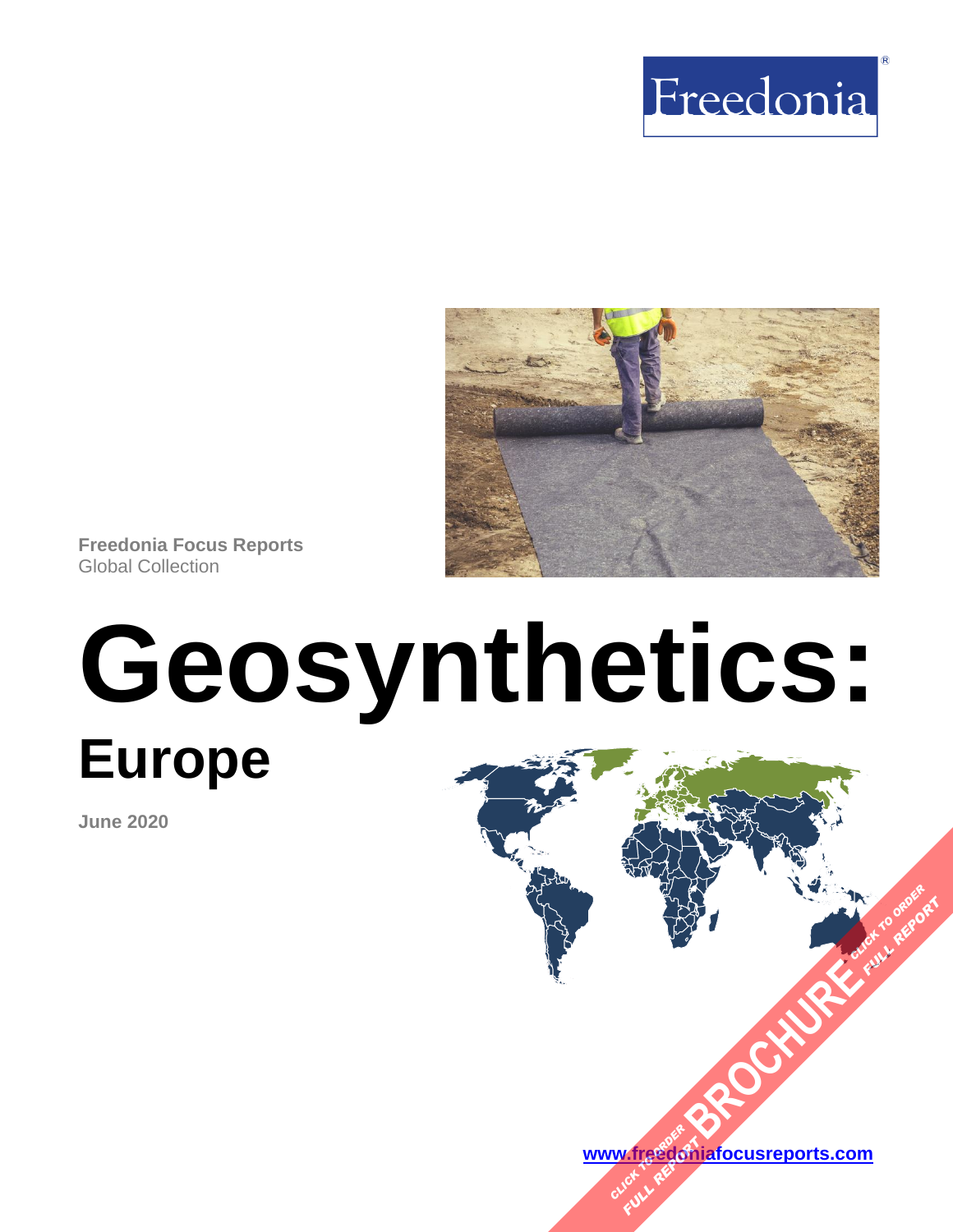# **Table of Contents**

| 1. Highlights                                 | 3  |
|-----------------------------------------------|----|
| 2. Market Environment                         | 5  |
| <b>Historical Trends</b>                      | 5  |
| Key Economic Indicators                       | 7  |
| Near-Term Impact of COVID-19                  | 8  |
| <b>Environmental &amp; Regulatory Factors</b> | 9  |
| Demand by Country                             | 12 |
| 3. Segmentation & Forecasts                   | 13 |
| Products                                      | 13 |
| Geotextiles                                   | 15 |
| Geomembranes                                  | 15 |
| Geogrids                                      | 16 |
| Geonets                                       | 17 |
| <b>Other Products</b>                         | 18 |
| Markets                                       | 20 |
| <b>Building Construction</b>                  | 21 |
| Transport Infrastructure                      | 21 |
| Landfill                                      | 22 |
| Mining                                        | 23 |
| <b>Other Markets</b>                          | 24 |
| 4. Industry Structure                         | 27 |
| <b>Industry Characteristics</b>               | 27 |
| <b>Market Leaders</b>                         | 28 |
| <b>NAUE</b>                                   | 28 |
| Officine Maccaferri                           | 29 |
| Royal Ten Cate                                | 29 |
| 5. About This Report                          | 30 |
| Scope                                         | 30 |
| Sources                                       | 31 |
| <b>Industry Codes</b>                         | 32 |
| Freedonia Methodology                         | 32 |
| Resources                                     | 34 |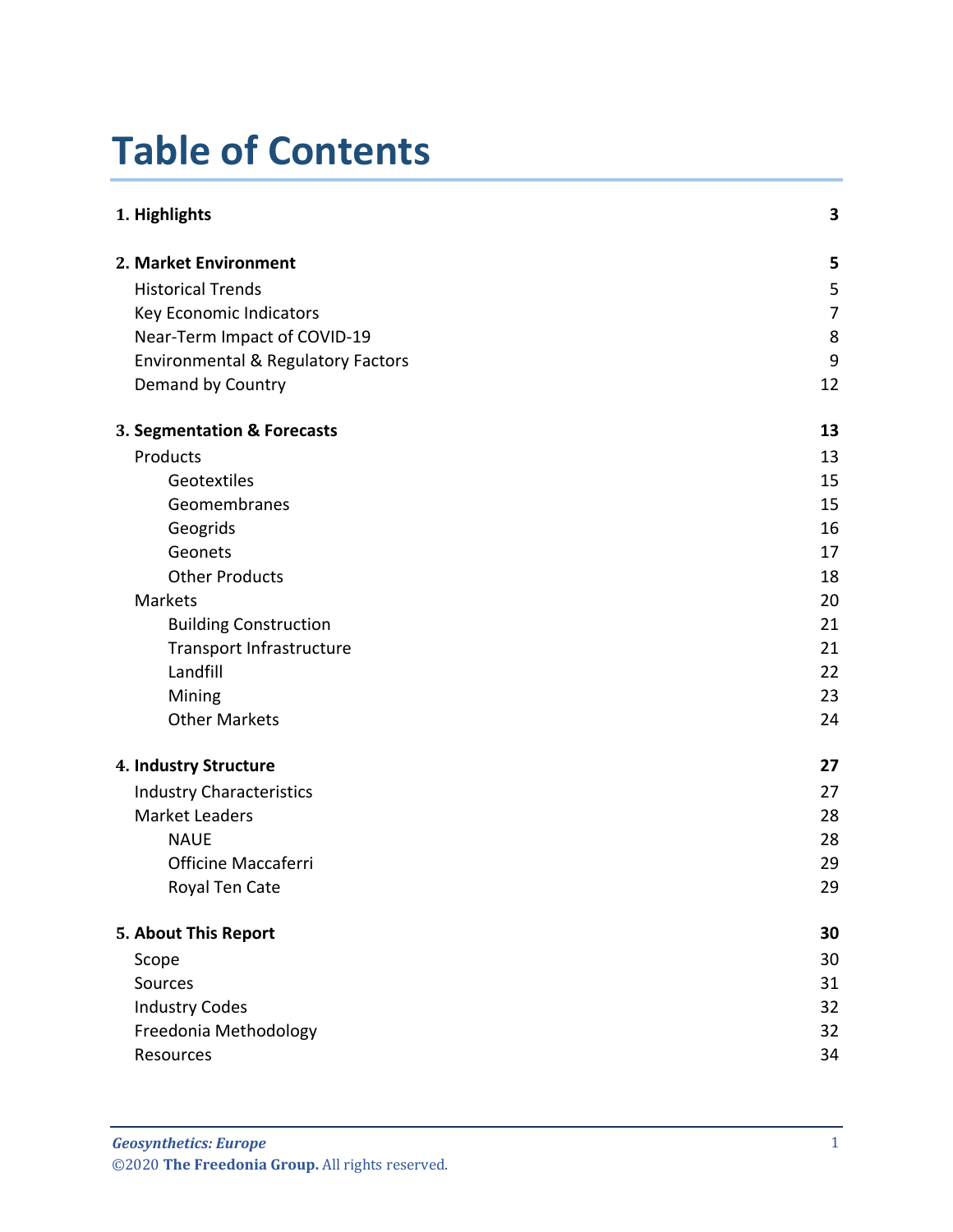# **List of Tables & Figures**

| Figure 1   Key Trends in Europe Geosynthetics Demand, 2019 - 2024                    | 3  |
|--------------------------------------------------------------------------------------|----|
| Figure 2   Europe Geosynthetics Demand Trends, 2009 - 2019                           | 5  |
| Table 1   Key Indicators for Europe Geosynthetics Demand, 2009 - 2024 (2018US\$ bil) | 7  |
| Figure 3   Europe Geosynthetics Demand by Country, 2019 (%)                          | 12 |
| Figure 4   Europe Geosynthetics Demand by Product, 2009 - 2024 (mil sq m)            | 13 |
| Table 2   Europe Geosynthetics Demand by Product, 2009 - 2024 (mil sq m)             | 13 |
| Figure 5   Europe Geosynthetics Demand by Product, 2009 - 2024 (%)                   | 19 |
| Figure 6   Europe Geosynthetics Demand by Market, 2009 - 2024 (mil sq m)             | 20 |
| Table 3   Europe Geosynthetics Demand by Market, 2009 - 2024 (mil sq m)              | 20 |
| Figure 7   Europe Geosynthetics Demand by Market, 2009 - 2024 (%)                    | 26 |
| Table 4   Leading Suppliers to the European Geosynthetics Market by Product Line     | 28 |
| Table 5   Countries in Western Europe                                                | 31 |
| Table 6   Countries in Eastern Europe                                                | 31 |
| Table 7   HS Code Related to Geosynthetics                                           | 32 |
|                                                                                      |    |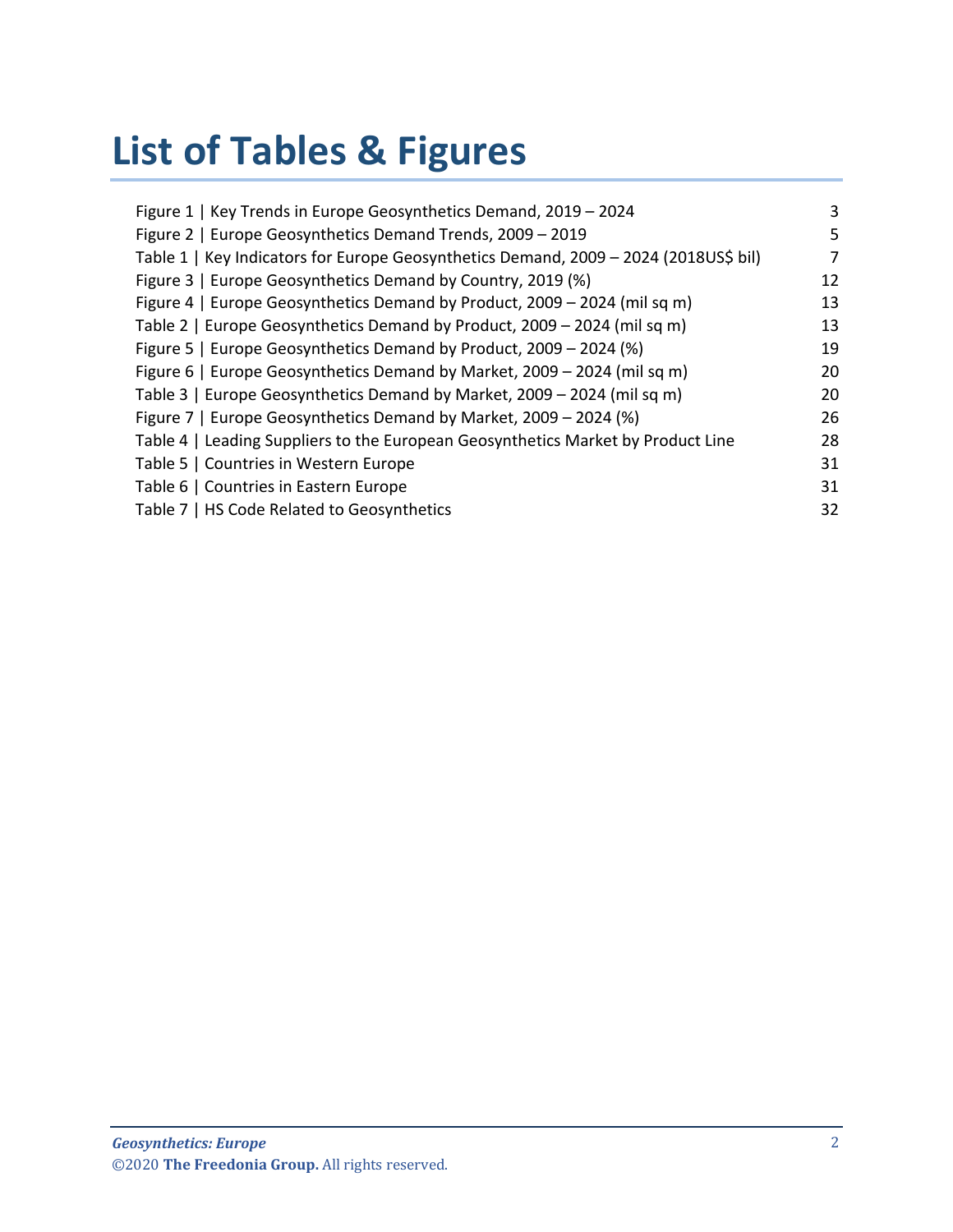# <span id="page-3-0"></span>**About This Report**

# <span id="page-3-1"></span>**Scope**

This report forecasts to 2024 European geosynthetics demand in square meters. Total demand is segmented by product in terms of:

- geotextiles
- geomembranes
- geogrids
- geonets
- other products such as geosynthetic clay liners, preformed geocomposites, and geofoams

Total demand is also segmented by market as follows:

- building construction
- transport infrastructure
- landfill
- mining
- other markets such as agriculture, liquid containment, and oil and gas construction

To illustrate historical trends, total demand is provided in annual series from 2009 to 2019; the various segments are reported at five-year intervals for 2009, 2014, and 2019.

Unless stated otherwise, "geotextiles" refers only to synthetic geotextiles, as natural fiber geotextiles are not included in the scope of this report. Plastic geopipes also are excluded.

Key macroeconomic indicators are also provided with quantified trends. Other various topics, including profiles of pertinent leading companies, are covered in this report. A full outline of report items by page is available in the Table of Contents.

For the purposes of this report, Europe encompasses the following countries: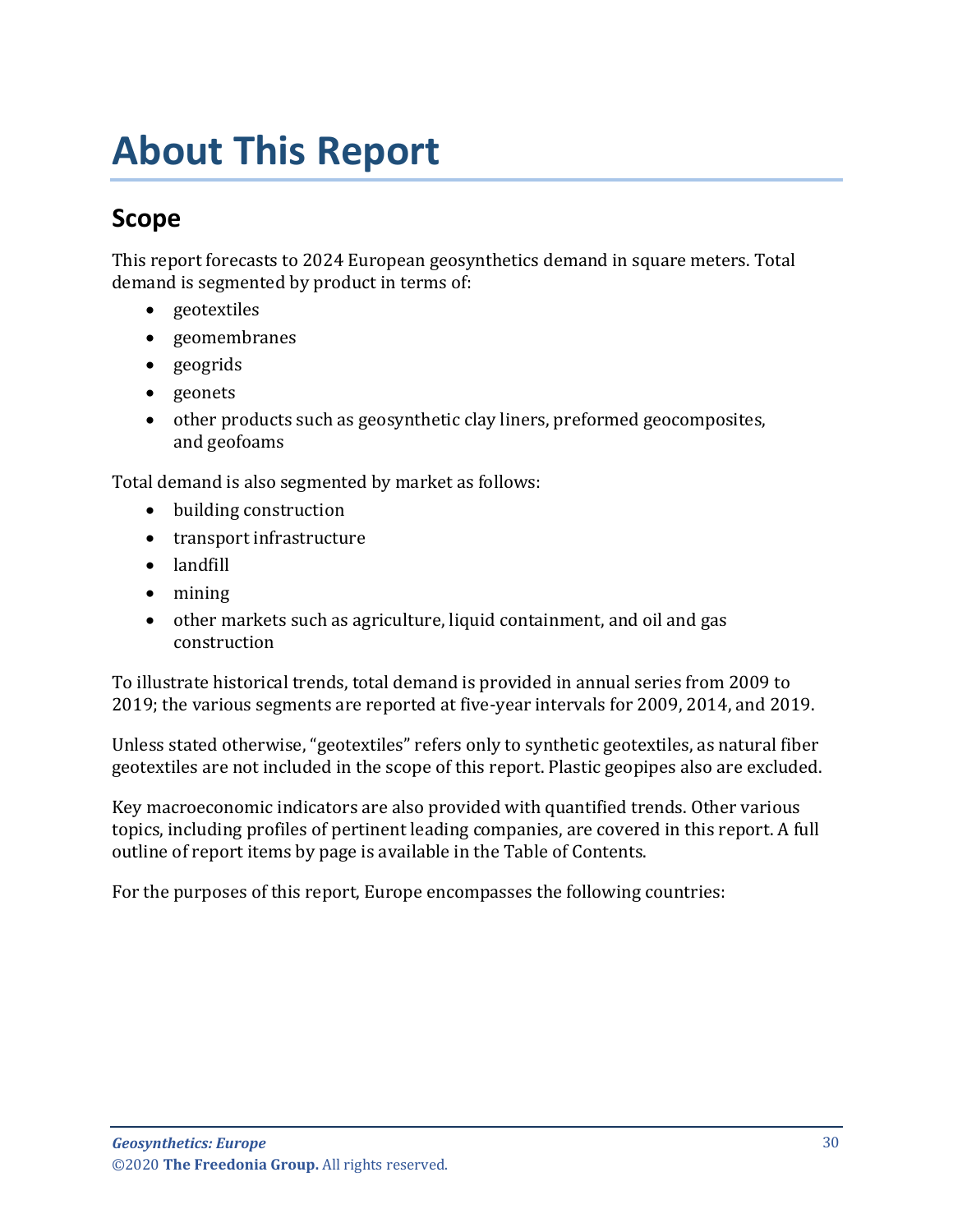#### **About This Report**

<span id="page-4-1"></span>

| Table 5   Countries in Western Europe |                             |                |                           |  |
|---------------------------------------|-----------------------------|----------------|---------------------------|--|
| <b>Major Geosynthetics Markets</b>    | <b>Other Western Europe</b> |                |                           |  |
| France                                | Andorra                     | Guernsey       | <b>Netherlands</b>        |  |
| Germany                               | Austria                     | Iceland        | Norway                    |  |
| Italy                                 | Belgium                     | <b>Ireland</b> | Portugal                  |  |
| Spain                                 | Channel Islands             | Isle of Man    | Saint Pierre and Miquelon |  |
| United Kingdom                        | Faeroe Islands              | Jersey         | San Marino                |  |
|                                       | Finland                     | Liechtenstein  | Sweden                    |  |
|                                       | Gibraltar                   | Luxembourg     | Switzerland               |  |
|                                       | Greece                      | Malta          | Vatican City              |  |
|                                       | Greenland                   | Monaco         |                           |  |

Source: The Freedonia Group

#### <span id="page-4-2"></span>**Table 6 | Countries in Eastern Europe**

| Albania                | Hungary    | Romania  |
|------------------------|------------|----------|
| <b>Belarus</b>         | Latvia     | Russia*  |
| Bosnia and Herzegovina | Lithuania  | Serbia   |
| <b>Bulgaria</b>        | Macedonia  | Slovakia |
| Croatia                | Moldova    | Slovenia |
| Czech Republic         | Montenegro | Ukraine  |
| Estonia                | Poland*    |          |

\*Major geosynthetics markets.

Source: The Freedonia Group

# <span id="page-4-0"></span>**Sources**

*Geosynthetics: Europe* (FE15021) is based on *[Global Geosynthetics,](http://www.freedoniagroup.com/DocumentDetails.aspx?ReferrerId=FL-FOCUS&studyid=3834)* a comprehensive industry study published by The Freedonia Group. Reported findings represent the synthesis and analysis of data from various primary, secondary, macroeconomic, and demographic sources, such as:

- firms participating in the industry, and their suppliers and customers
- government/public agencies
- intergovernmental and non-governmental organizations
- trade associations and their publications
- the business and trade press
- indicator forecasts by The Freedonia Group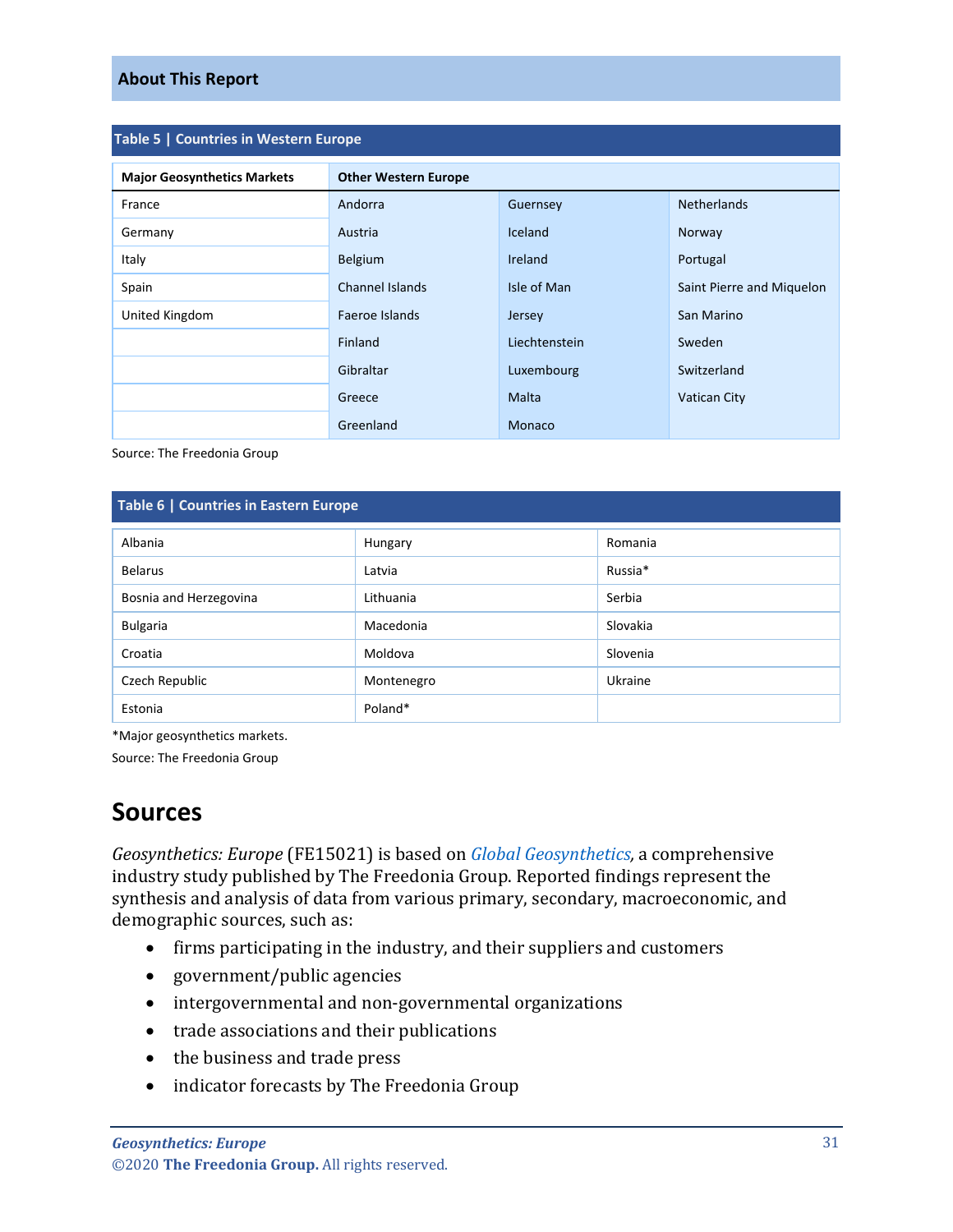• the findings of other reports and studies by The Freedonia Group

Specific sources and additional resources are listed in the Resources section of this publication for reference and to facilitate further research.

# <span id="page-5-0"></span>**Industry Codes**

<span id="page-5-2"></span>

| Table 7   HS Code Related to Geosynthetics |                                                                      |  |  |  |
|--------------------------------------------|----------------------------------------------------------------------|--|--|--|
| <b>HS Code</b>                             | <b>Definition</b>                                                    |  |  |  |
| 5603                                       | Nonwovens, whether or not impregnated, coated, covered, or laminated |  |  |  |

Source: United Nations Statistics Division.

# <span id="page-5-1"></span>**Freedonia Methodology**

The Freedonia Group, a subsidiary of MarketResearch.com, has been in business for more than 30 years and in that time has developed a comprehensive approach to data analysis that takes into account the variety of industries covered and the evolving needs of our customers.

Every industry presents different challenges in market sizing and forecasting, and this requires flexibility in methodology and approach. Freedonia methodology integrates a variety of quantitative and qualitative techniques to present the best overall picture of a market's current position as well as its future outlook: When published data are available, we make sure they are correct and representative of reality. We understand that published data often have flaws either in scope or quality, and adjustments are made accordingly. Where no data are available, we use various methodologies to develop market sizing (both top-down and bottom-up) and then triangulate those results to come up with the most accurate data series possible. Regardless of approach, we also talk to industry participants to verify both historical perspective and future growth opportunities.

Methods used in the preparation of Freedonia market research include, but are not limited to, the following activities: comprehensive data mining and evaluation, primary research, consensus forecasting and analysis, ratio analysis using key indicators, regression analysis, end use growth indices and intensity factors, purchase power parity adjustments for global data, consumer and end user surveys, market share and corporate sales analysis, product lifespan analysis, product or market life cycle analysis, graphical data modeling, long-term historical trend analysis, bottom-up and top-down demand modeling, and comparative market size ranking.

Freedonia quantifies trends in various measures of growth and volatility. Growth (or decline) expressed as an average annual growth rate (AAGR) is the least squares growth rate, which takes into account all available datapoints over a period. The volatility of datapoints around a least squares growth trend over time is expressed via the coefficient of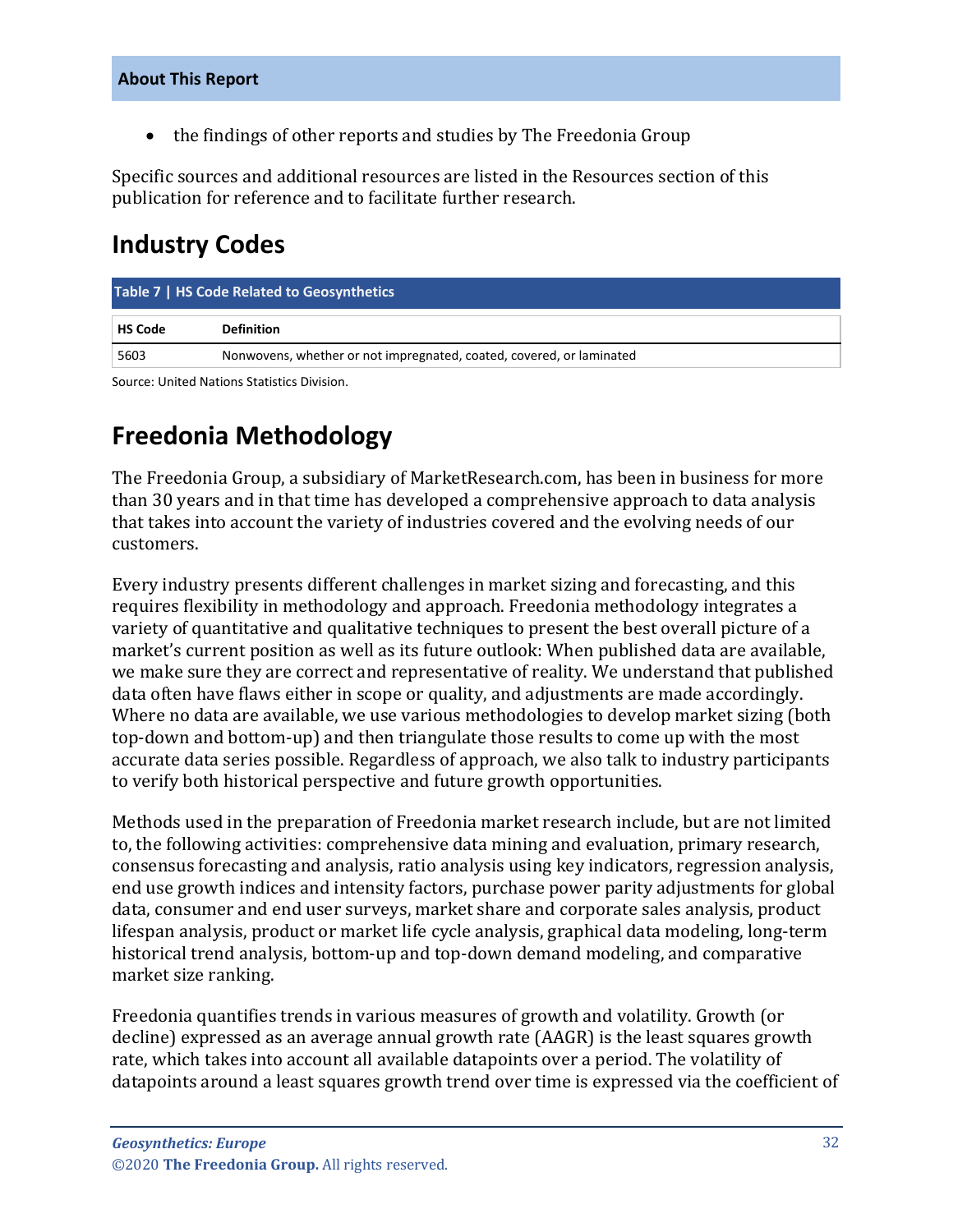#### **About This Report**

determination, or  $r^2$ . The most stable data series relative to the trend carries an  $r^2$  value of 1.0; the most volatile – 0.0. Growth calculated as a compound annual growth rate (CAGR) employs, by definition, only the first and last datapoints over a period. The CAGR is used to describe forecast growth, defined as the expected trend beginning in the base year and ending in the forecast year. Readers are encouraged to consider historical volatility when assessing particular annual values along the forecast trend, including in the forecast year.

# **Copyright & Licensing**

The full report is protected by copyright laws of the United States of America and international treaties. The entire contents of the publication are copyrighted by The Freedonia Group.